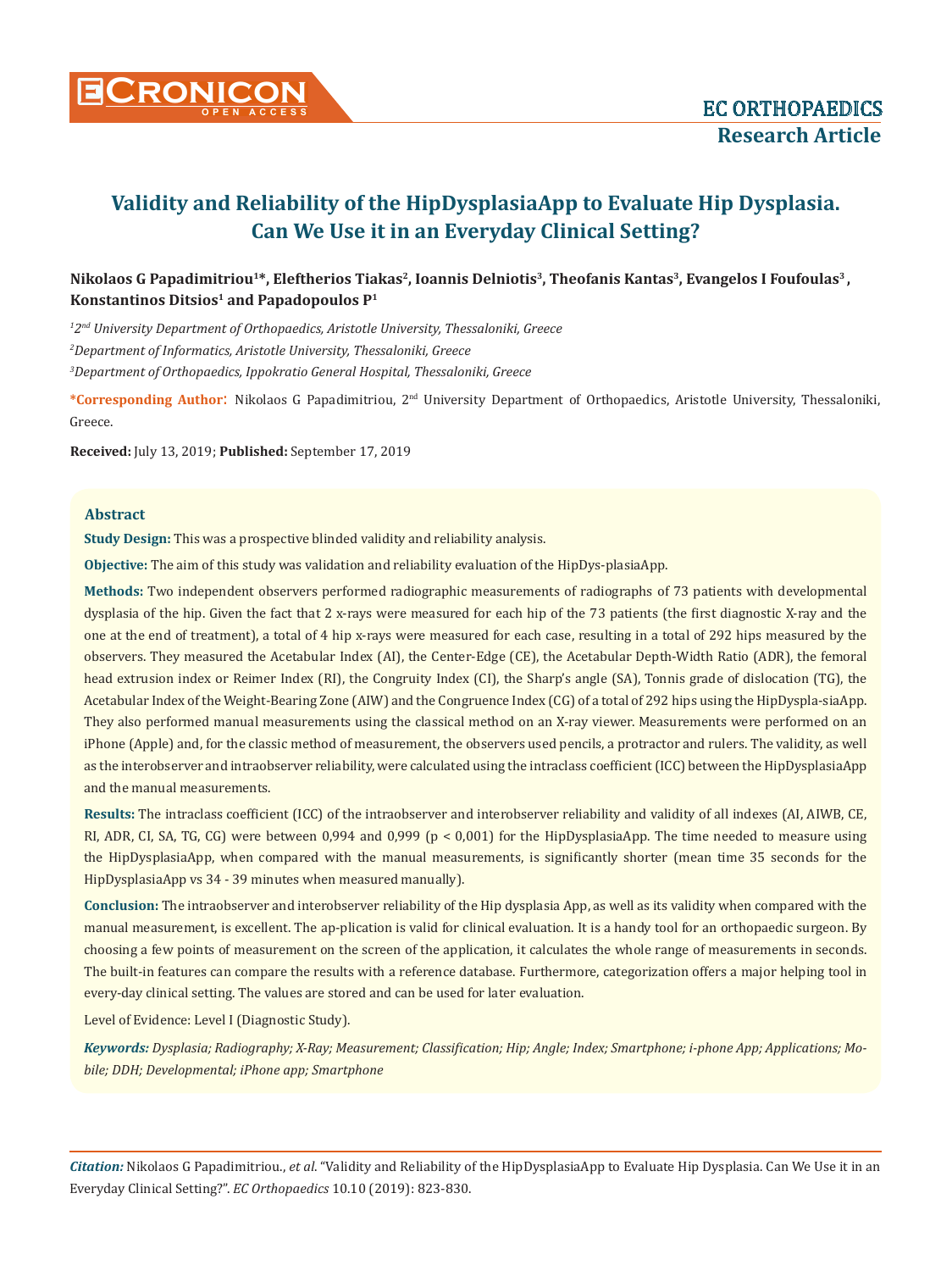# **Introduction**

Hip dysplasia leads to premature osteoarthritis [1-4] of the hip and accounts for many total hip replacements in patients. Early diagnosis is extremely important and is based mainly on radiological findings. Correct measurements of indexes [5-7] such as the Ace-tabular Index (AI) [5], the Center-Edge (CE) [8], the Acetabular Depth-Width Ratio (ADR) [9], the femoral head extrusion index or Reimer Index (RI) [4], the Congruity Index (CI) [10,11], the Sharp's angle (SA) [12,13], Tonnis grade of dislocation (TG) [14], the Acetabular Index of the Weight-Bearing Zone (AIW) [15,16] or Horizontal Toit externe angle (HTE), and Congruence Index [17] (CG), are important for a surgeon who wants to objectively assess standard radiographs of the hips. These measurements, usually performed on X-rays by traditional methods, are time-consuming and cumbersome. This is because one has to draw lines with well sharpened pencils and rulers, measure angles with protractors and calculate percentages or ratios over the x rays. Further-more, one has to compare the measured values with databases in reference books and decide on what is pathologic or normal according to gender, age and hip side. Measuring 9 indexes for each hip takes time and effort, which are valuable assets in everyday clinical settings.

The HipDysplasiaApp [18] is an application written for iOS 12 (Apple Inc., Cupertino, CA). It is not a simple goniometer or ruler, but an integration of technology that uses the camera, touch screen, and computational power of the Smartphone or tablet in or-der to help surgeons quickly measure 9 radiographic indexes for each hip with a few 'clicks'. Results are compared and categorized according to gender, age and side and compared to reference databases for each measured Index. Data are printed or exported in text files with numerical values and also with a suggestive diagnosis.

# **Aim of the Study**

The aim of this study was to compare the validity and reliability of the HipDysplasiaApp in the clinical setting and compare it with classic manual measurements (Figure 1) on an X-ray viewer board. For this purpose, we tested the intraobserver and interobserver reliability of the HipDysplasiaApp and assessed its validity compared to the traditional manual method. We hypothesized that the application will be a valid and reliable instrument that could be used in daily clinical settings even by unexperienced users.



*Figure 1: Manual measurements with the classic way over x ray viewer.*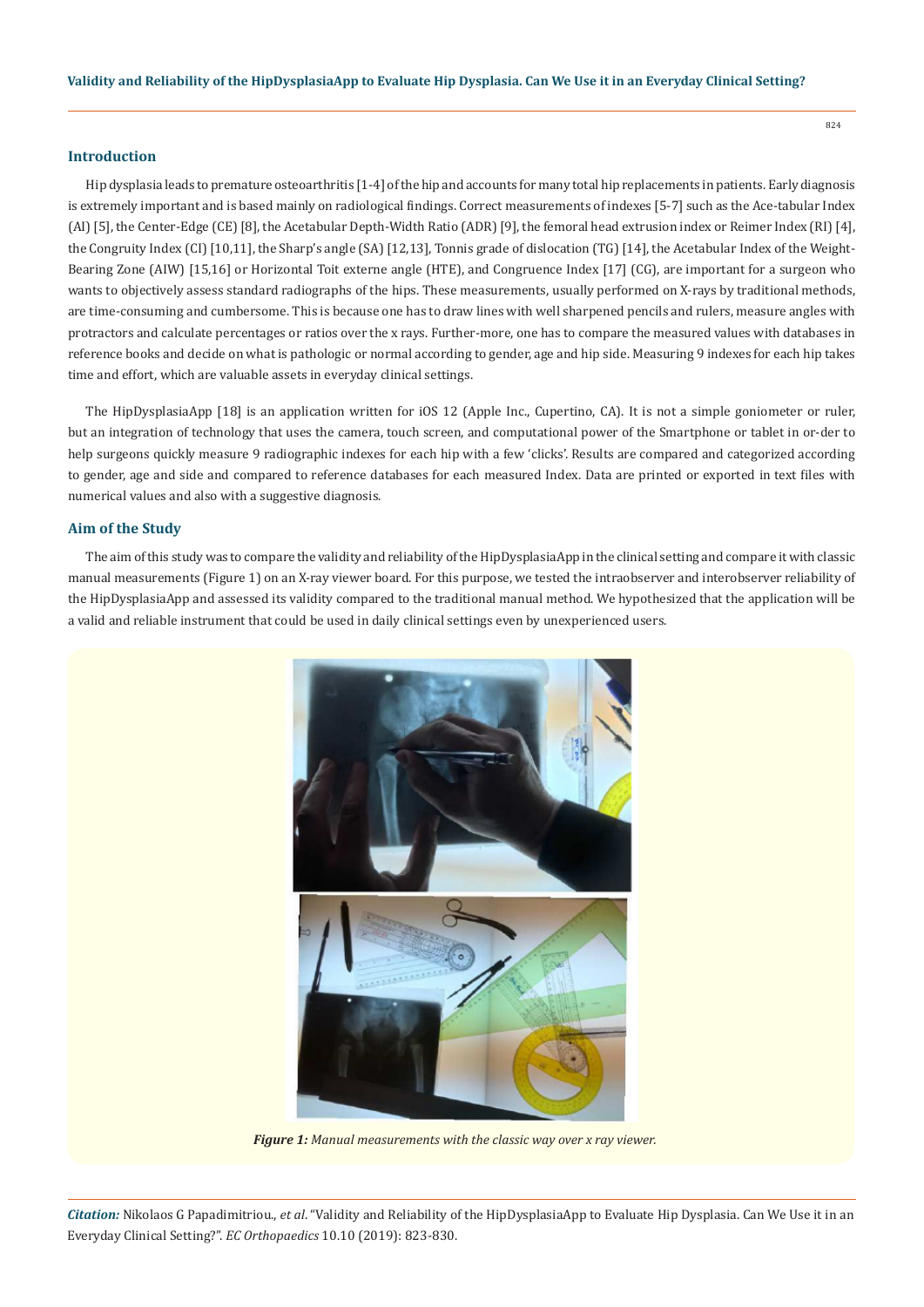# **Materials and Methods**

#### **Patients**

The medical records of 73 patients diagnosed with developmental dysplasia of the hip, who had been managed using the Papadimitriou functional method (modified Hoffmann-Daimler method [19-21]) between January 1971 and December 2017 were reviewed. 61 were female and 12 were male patients, with ages ranging from 2 months to 40 years and a mean age of 4.7 ± 7.04 years. All patients displayed developmental dysplasia of the hip, measurable on x-ray.

Two X-rays were assessed for each patient's hip, namely the first diagnostic X-ray and the one at the end of treatment. Given the fact that two x-rays were measured for each hip of the 73 patients, a total of four hip x-rays were measured for each case, resulting in a total of 292 hips measured by two observers. Out of the two observers, one was an experienced orthopaedic surgeon (observer #1) and the other a less experienced orthopaedic surgeon (observer #2). Patients previously operated on, those who were man-aged with open reduction, or those in whom the dislocation of the hip was secondary to neuromuscular disease, arthrogryposis, septic arthritis, a teratological condition or associated with a congenital anomaly or syndrome were excluded from the study. This study was approved by the local ethics committee.

# **Methods**

### **Manual measurements**

The classic way of measurement (Manual Measurement-MM) consisted of the measurement of all hip dysplasia Indexes (AI, CE, ADR, RI, CI, SA, TG, AIW, HTE and CG) using the patients' X-rays over the X-ray viewer. Protractors, rulers, pencils and transparent paper are used to draw and calculate all these Indexes manually (Figure 1). In order to have an idea of what is pathologic and what is normal out of the measured values, every value has been compared with reference-specific databases for age, gender and side by the user in order to evaluate the result as objectively as possible. In our study we don't use the lateral sourcil for measurement of the indexes in which the lateral acetabular margin is implicated, but use the classic methods making use of the lateral margin of the acetabulum instead [22].

#### **Measurement using the "HipDysplasiaApp"**

The electronic measurements were made using the "HipDysplasiaApp" application [18], version 2.0 (copyright orthopractis.com [23]), installed on iPhone X (Apple Inc.) running on iOS 12 [18]. The method of measuring with the app is demonstrated on video 1. The patient's X-rays are imported in the application using the camera or stored photos. After inserting the patient's gender and age, the user marks five points P1-P5 on the same X-ray, at each hip. The built-in transparent circular template appears (Moses template), which consists of several concentric circles. The user aims to position the center of the femoral head by moving the template over the femoral head, trying to fit a best-fit circle to the contour of the femoral head circumference. Once one finds the best-fitted circle superimposed over the femoral head, one clicks the 'point' button, which marks the center of the femoral head; the first point of measurement is marked (P1). After that, a dynamic red circle appears with the P1 center point marked over the screen. The radius of the circle is changed dynamically by finger movement, and the user tries to find the best fit circle to the contour of the femoral head circumference. Once the best fit is found, the user presses the "point" button and the whole femoral head is marked with a blue circle (P2). Next, the user aims at the lateral acetabular border and by pressing the "point" button, the P3 point is marked. Similarly, one aims at the juncture of the triradiate cartilage of the acetabulum and marks the P4 point. In case the patient is over 7 years of age, the triradiate acetabular cartilage is ossified and one has to choose the most medial edge of the weight bearing surface of the acetabulum. The weight-bearing portion of the acetabulum is recognised by its sclerotic, arched appearance, resembling an eyebrow (sourcil). Finally, the user aims at the last point, the tear drop of the acetabulum, and by pressing again the "point" button the P5 point is marked. The application calculates the 9 above mentioned indexes (AI, AIWB, CE, RI, ADR, CI, SA, TG, CG) automatically. Built-in gender, age and side-specific normal reference databases are used and, in cases where values are out of normal ranges, the hip is categorized according to the measured Index normal categorization. All numerical data are printed over the image or exported as text file for each hip separately and the respective categorization for each hip variable.

The above mentioned 9 radiographic indexes for hip dysplasia were also measured by each observer manually over the X-ray Film viewer with the use of a calculator to help calculate ratios and percentages.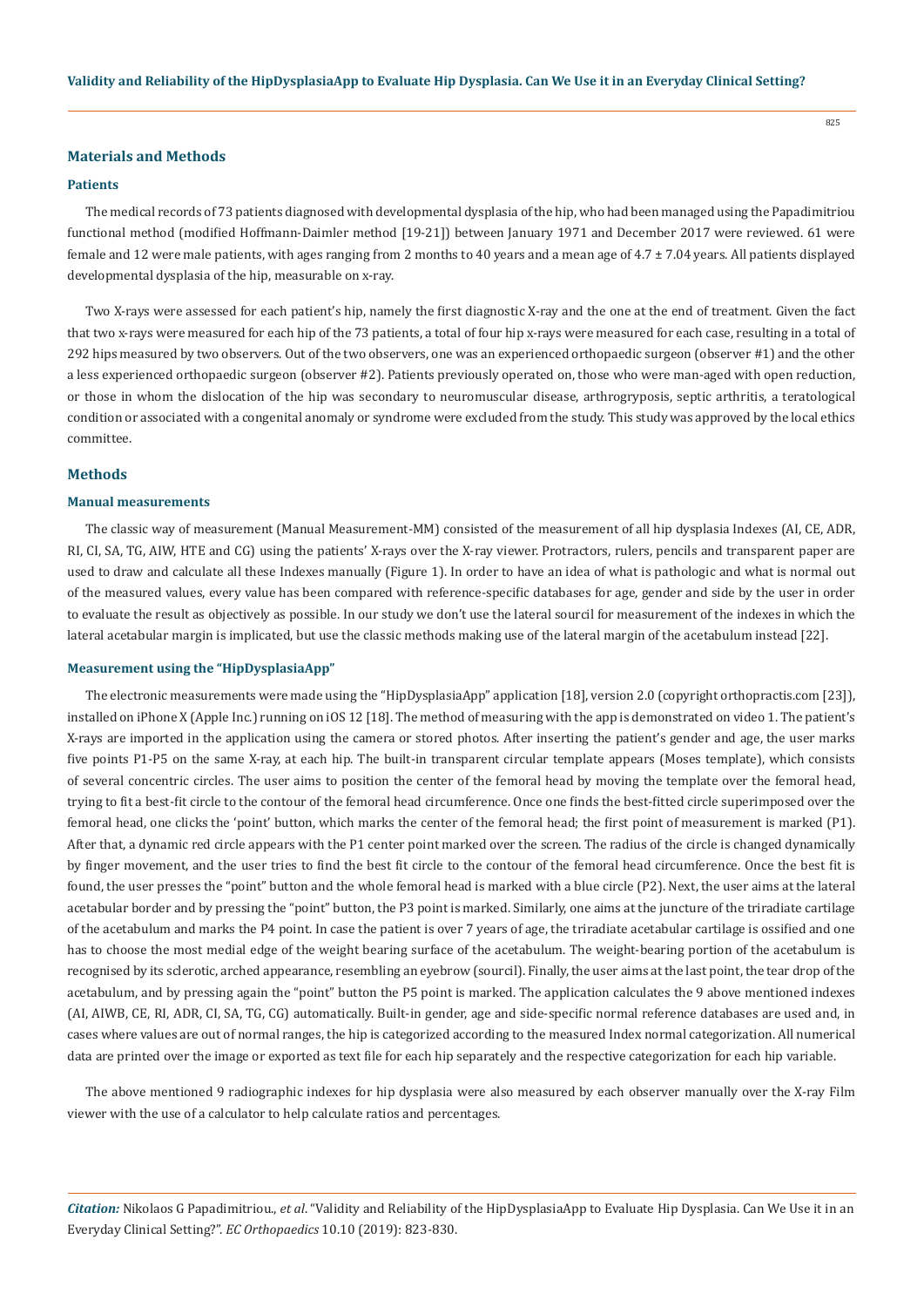826

The duration of measurement for each observer for the application measurement (OBS#1) and the manual measurement (OBS#2) were recorded.

The Application offers a very convenient way to determine the 9 above mentioned indexes of hip dysplasia in the most accurate way possible. By inserting the patient's gen-der, age and the 5 marking points at the same X-ray for each hip, the application calculates the nine above mentioned indexes (AI, AIWB, CE, RI, ADR, CI, SA, TG, CG) with-out having to repeat each measurement separately. All radiographic indexes are measured in one picture. Gender, age and side-specific normal reference databases are used and in cases where values are out of normal ranges, the hips are categorized accordingly.

We decided to test the validity and reliability of the HipDysplasiaApp application using an iPhone. Two observers were asked to measure the indexes (AI, AIWB, CE, RI, ADR, CI, SA, TG, CG) for all patients involved in this study. The observers consisted of an experienced paediatric orthopaedic surgeon (observer #1) and one senior resident in the orthopaedic department (observer #2,) who acted as the inexperienced observer. Measurement of the hip dysplasia indexes was performed with the Hip dysplasia application as well as manually with the method described above (Figure 2). To minimize bias, observers were blinded to one another. To assess the interobserver reliability of each Index, all of them were measured using the iPhone by the two observers.



*Figure 2: a. Pelvic x ray of a 17-year old female patient with a left dysplastic hip. b. Measurements on the HipDysplasiaApp. Acetabular Index (AI), the Center-Edge (CE), the Acetabular Depth-Width Ratio (ADR), the femoral head extrusion index or Reimer Index (RI), the Congruity Index (CI), the Sharp's angle (SA), the Tonnis grade of dislocation (TG), the Acetabular Index of the Weight-Bearing Zone (AIW) or Horizontal Toit externe angle (HTE) and the Congruence Index (CG) are measured. Indexes are depicted for both left and right hip and categorized according to age and gender after comparison with normal reference data.*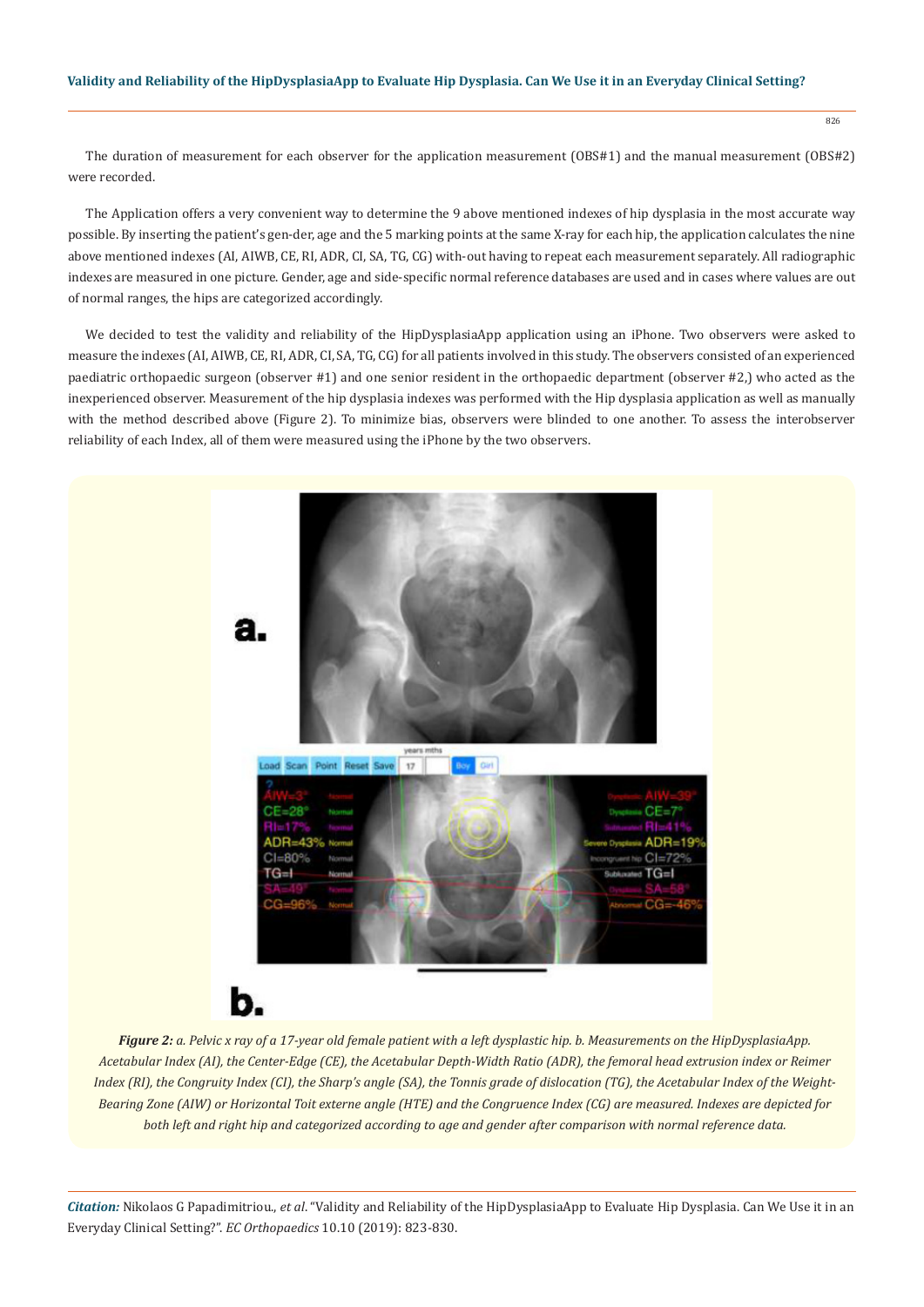#### **Statistical analysis**

The intraclass coefficient (ICC) was used to assess the intraobserver and interobserver reliability and validity. Data were analysed with SPSS (ver.25). For the intraobserver re-liability, the two measurements made by the experienced orthopaedic surgeon (observer #1) with the iPhone were compared for each Index. The ICC for the interobserver reliability was obtained with the manual measurements made by observer #2, and the mean of the iphone measurements taken by observer #1. The ICC of the HipDysplasiaApp validity was obtained using the mean of the iPhone measurements of observer #1 and the values obtained from the manual measurement made by observer #2. An ICC greater than 0.75 is considered good, over 0.85 very good, and over 0.9 excellent. The standard Error of Measurement (SEM) was also calculated (SEM=SD \* (square-root (1-ICC))) for all Indexes [24,25]. The intraclass coefficient (ICC) of the intraobserver and interobserver reliability and validity for each of the above mentioned indexes (AI, AIWB, CE, RI, ADR, CI, SA, TG, CG) were calculated.

#### **Results**

The two observers performed the assessment of the Hip Dysplasia Indexes using the HipDysplasiaApp on a total of 73 patients. Assessing 2 X-rays on each patient, 4 hips per patient have been assessed, resulting in a total of 292 measurements.

The mean value, the SD and ICC value (intraobserver and interobserver reliability and validity) with SEM of the indexes (AI,CE,RI) measured with the HipDysplasiaApp by OBS#1 and also the mean value of the indexes the SD and ICC value (intraobserver and interobserver reliability and validity) with SEM measured by OBS#2, are presented in table 1 respectively.

|                  | <b>OB#1</b><br>try1 | <b>SD</b> | <b>OB#1</b><br>try2 | <b>SD</b> | <b>OB#2</b><br>try 1<br>manual | <b>SD</b> | Intrao-<br>bserver<br>Reliability | <b>SEM</b> (standard<br>error of<br>measurement) | D      | Interobserver<br>Reliability | <b>SEM</b> (standard<br>error of<br>measurement) | P          | <b>Validity</b> | <b>SEM</b> (standard<br>error of<br>measurement) |        |
|------------------|---------------------|-----------|---------------------|-----------|--------------------------------|-----------|-----------------------------------|--------------------------------------------------|--------|------------------------------|--------------------------------------------------|------------|-----------------|--------------------------------------------------|--------|
| AI degrees       | 26.36               | 13.60     | 26.42               | 13.97     | 26.82                          | 13.842    | 0,994                             | 2,13                                             | < 0.01 | 0,991                        | 2,60                                             | ${}< 0.01$ | 0,992           | 2,45                                             | < 0.01 |
| CE degrees       | $-.70$              | 34.13     | $-0.45$             | 34        | $-.38$                         | 34.99     | 0,998                             | 3,04                                             | < 0.01 | 0,998                        | 6,91                                             | ${}< 0.01$ | 0,998           | 6,90                                             | < 0.01 |
| Remer<br>Index % | 57,90               | 64,04     | 56,8                | 62.7      | $ -$                           | 63,19     | 0,998                             | 5,63                                             | < 0.01 | 0,998                        | 12,70                                            | ${}< 0.01$ | 0,999           | 12,60                                            | < 0.01 |

*Table 1: Data on intraclass correlation coefficient (ICC) for interobserver and intraobserver reliability and validity and SEM (standard error of measurement for HipDysplasiaApp Obs#1 and Manual measurement Obs#2, for AI, CE, Reimer Index radiographic measurements.*

Although we measured the rest of the Indexes too, for simplicity reasons and for the article's benefit we do not present the ICC for the Indexes which were around 0,995 to 0,999.

The duration of measurement for each observer in seconds or minutes for the OBS#1 of the HipDysplasiaApp and the OBS#2 for the manual measurements were also calculated. The mean duration of measuring a single X-ray of two hips for the OBS#1 was 35.2 seconds (SD 6.5, range 22 - 66 seconds). The mean time of Obs#2 was 34.6 minutes (SD 6.7, range 29 - 50 minutes) (p  $< 0.00001$ ).

# **Discussion**

This study demonstrated the validity of the "ΗipDysplasiaApp" application on the iPhone or iPad in a clinical setting by measuring nine Hip Dysplasia Indexes. On the basis of intraobserver and interobserver reliability, we show here that the manual measurement and the measurements with the Hip Dysplasia App are equivalent for measuring all these Indexes. Our study validated the use of the HipDysplasiaApp application as excellent (ICC = 0.999,  $p < 0.001$ ). The study clearly shows that the application is a valid instrument to measure hip Dysplasia Indexes on patients' X-rays. Considering the calculated ICC of 0.99, there is an excellent correlation between the HipDyplasiaApp application measurement and the manual measurements. We believe that the application is better than the manual method of measurement mainly because of the time needed. The mean difference of duration of time to measure with the HipDysplasiaApp when compared with manual measurements, is striking (mean time: 35 seconds for the application versus 34 minutes for the manual measurement).

We have also seen an excellent ICC of 0.995 ( $P < 0.001$ ) between the two observers, the experienced (observer #1) and the non-experienced (observer #2). These data show that irrespective of the experience of the observer, the correlation is excellent and we can confirm that measures taken by the application can be used as a tool for evaluating dysplastic hips even by nonexperienced physicians. This could be explained by the fact that the App is independent from errors produced by image inclination. Build-in developed modules allow the user to measure accurately without the need to worry about the tilting of the picture or the X-ray. Furthermore, the built-in transparent circular template allows identification of the points of interest such as the center of the femoral head, the lateral acetabular edge or the lateral margin of the teardrop easier. These can be marked in a reproducible way, independently of the experience of the user. The numerical data (Figure 3 and 4) calculated by the HipDysplasiaApp and displayed on the smartphone's screen, do not require further interpretation. When using manual measurements, these measurements must be evaluated by seeking normal reference values in textbooks or medical journals, before the examiner has to compare them according to age, gender and side values with the normal references. This particular built-in feature of the HipDysplasiaApp with the originally preloaded reference database for each Index saves the user an enormous amount of time, as the measured data is automatically com-pared and categorized according to age, gender and side of the patient. The results are showed on the screen, printed and/or exported as a text file. The data can be stored for future evaluation, patient follow-up or research.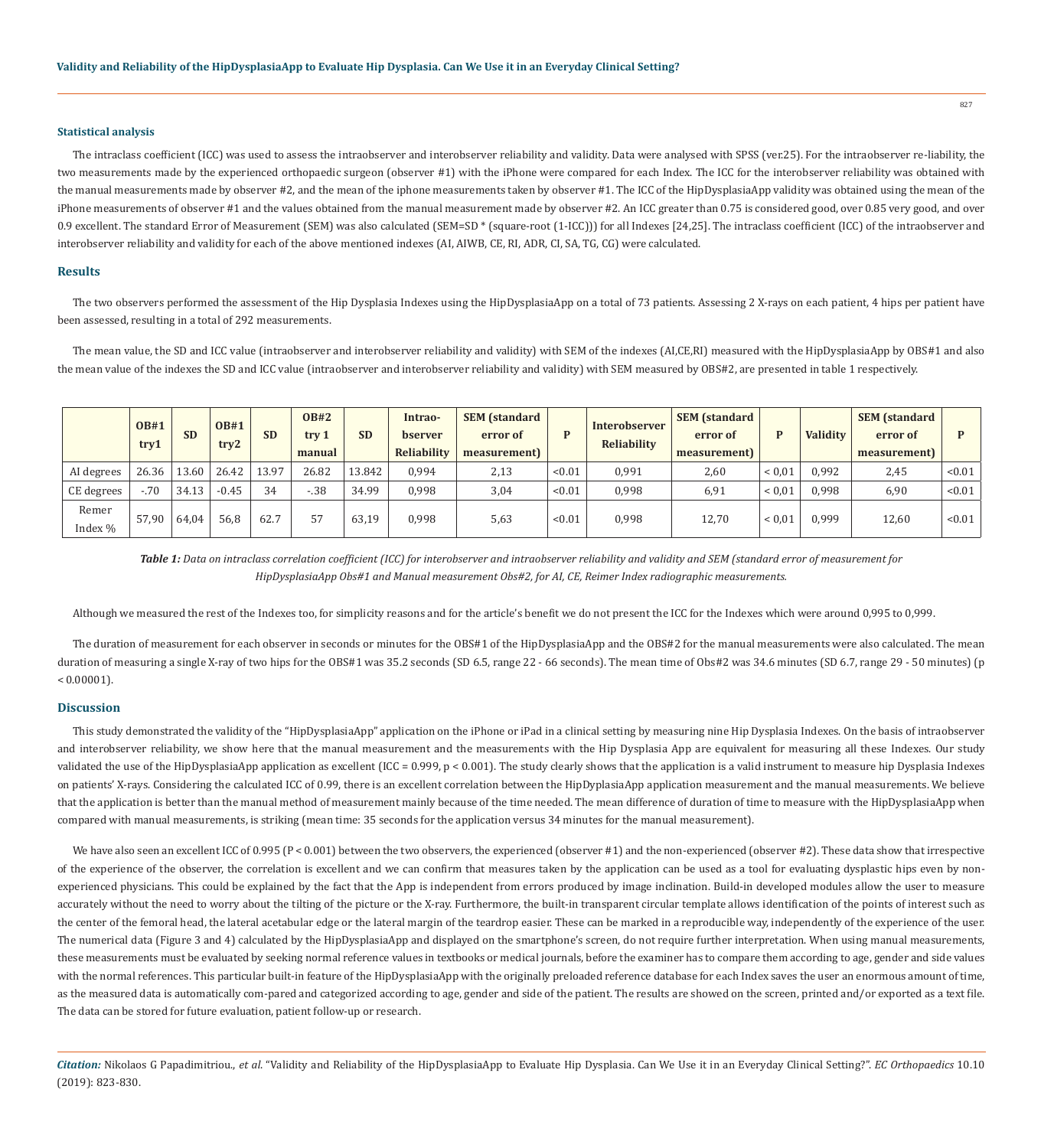828



*Figure 3: Radiographic Indexes calculated with the HipDysplasiaApp. a. At 32 months of age. b. At older age.* 

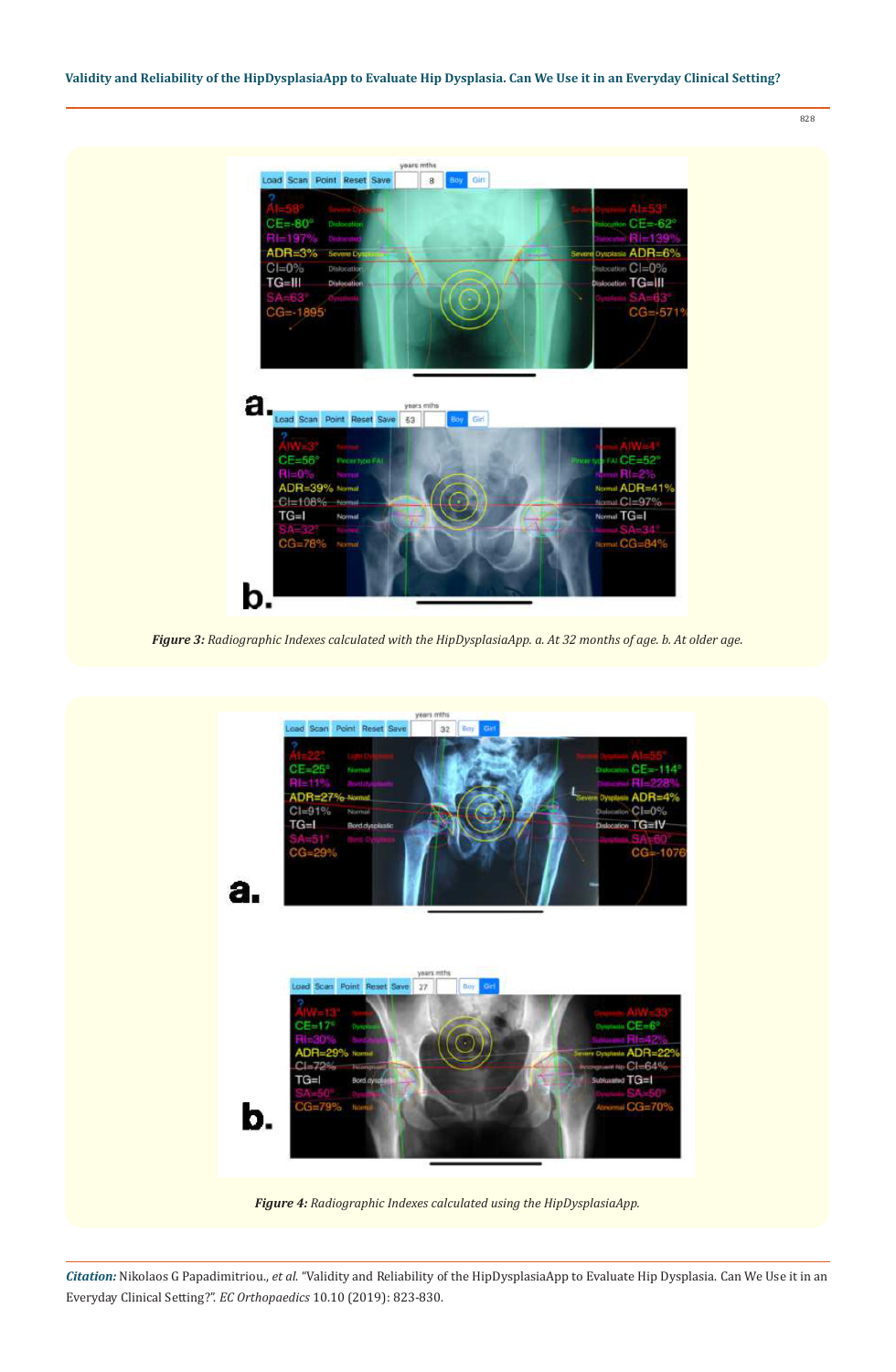The present study showed that the smartphone application presents an excellent and handy tool for evaluating patients in a busy outpatient orthopaedic clinic. It eliminates the necessity of having manual instruments such as goniometers and rulers, and of course the risk of missing some of them when the measurement is needed. Even when using medical imaging technology and software such as PACS (picture archiving and communication system), one also has to digitally draw the lines and calculate all indexes and is obliged to search for normal reference values according to age, gender and side of involvement of the patient.

Given the increasing use and availability of smartphones, an application such as the HipDysplasiaApp could help popularize and trigger awareness about the evaluation of hip dysplasia; a leading cause of premature osteoarthritis [26] for which early diagnosis is of paramount importance. The use of the HipDysplasiaApp as a screening tool is be-yond the scope of this article but an interesting use of the application for General Practitioners would be either at schools as a screening tool or for a basic evaluation of every day patients with hip pain. This practice would most likely reduce the high rate of un-necessary referrals to specialists or even highlight patients in need of urgent referrals.

This study proved that the HipDysplasiaApp is a valid application which can be used in the clinical setting for the evaluation of hip dysplasia. Depending on the clinical question related to treatment, planning or outcome of dysplastic hips, the radiographic assessment by specialist orthopaedic surgeons remains the gold standard. Nevertheless, the application is a handy tool to maximise the diagnostic yield from simple pelvic X-rays. The HipDysplasiaApp seems to be a convenient solution to monitor, evaluate, store, handle and compare all the measured data in a rapid way. The authors believe that the application will contribute towards the advancement of orthopaedic care.

# **Conclusion**

The intraobserver and interobserver reliability of the Hip dysplasia App, as well as its validity when compared with the manual measurement, is excellent. The ap-plication is valid for clinical evaluation. It is a handy tool for an orthopaedic surgeon. By choosing a few points of measurement on the screen of the application, it calculates the whole range of measurements in seconds. The built-in features can compare the results with a reference database. Furthermore, categorization offers a major helping tool in every-day clinical setting. The values are stored and can be used for later evaluation.

# **Disclosure**

The first author of this study, Nikolaos G Papadimitriou, is the software designer and developer of the HipDysplasiaApp. The application can be purchased on the Apple Store. The rest of the authors declare that they have no conflict of interest.

#### **Bibliography**

- 1. Murphy SB., *et al*[. "The prognosis in untreated dysplasia of the hip. A study of radiographic factors that predict the outcome".](https://www.ncbi.nlm.nih.gov/pubmed/7608241) *Journal [of Bone and Joint Surgery-American Volume](https://www.ncbi.nlm.nih.gov/pubmed/7608241)* 77.7 (1995): 985-989.
- 2. [Pun S. "Hip dysplasia in the young adult caused by residual childhood and adolescent-onset dysplasia".](https://www.ncbi.nlm.nih.gov/pubmed/27613709) *Current Reviews in [Musculoskeletal Medicine](https://www.ncbi.nlm.nih.gov/pubmed/27613709)* 9.4 (2016): 427-434.
- 3. [Li PL and R Ganz. "Morphologic features of congenital acetabular dysplasia: one in six is retroverted".](https://www.ncbi.nlm.nih.gov/pubmed/14646767) *Clinical Orthopaedics* 416 [\(2003\): 245-253.](https://www.ncbi.nlm.nih.gov/pubmed/14646767)
- 4. Jacobsen S., *et al*[. "Hip dysplasia and osteoarthrosis: a survey of 4151 subjects from the Osteoarthrosis Substudy of the Copenhagen](https://www.ncbi.nlm.nih.gov/pubmed/16097538)  City Heart Study". *[Acta Orthopaedica](https://www.ncbi.nlm.nih.gov/pubmed/16097538)* 76.2 (2005): 149-158.
- 5. [Tonnis D. "Normal values of the hip joint for the evaluation of X-rays in children and adults".](https://www.ncbi.nlm.nih.gov/pubmed/954321) *Clinical Orthopaedics and Related Research*  [119 \(1976\): 39-47.](https://www.ncbi.nlm.nih.gov/pubmed/954321)
- 6. [Tönnis, D. "Congenital dysplasia and dislocation of the hip in children and adults". Berlin; Heidelberg; New York; London; Paris;](https://www.springer.com/gp/book/9783642710407)  [Tokyo: Springer \(1987\).](https://www.springer.com/gp/book/9783642710407)
- 7. Jacobsen S., *et al*[. "Pelvic orientation and assessment of hip dysplasia in adults".](https://www.ncbi.nlm.nih.gov/pubmed/15762262) *Acta Orthopaedica Scandinavica* 75.6 (2004): 721- [729.](https://www.ncbi.nlm.nih.gov/pubmed/15762262)

*Citation:* Nikolaos G Papadimitriou., *et al*. "Validity and Reliability of the HipDysplasiaApp to Evaluate Hip Dysplasia. Can We Use it in an Everyday Clinical Setting?". *EC Orthopaedics* 10.10 (2019): 823-830.

829